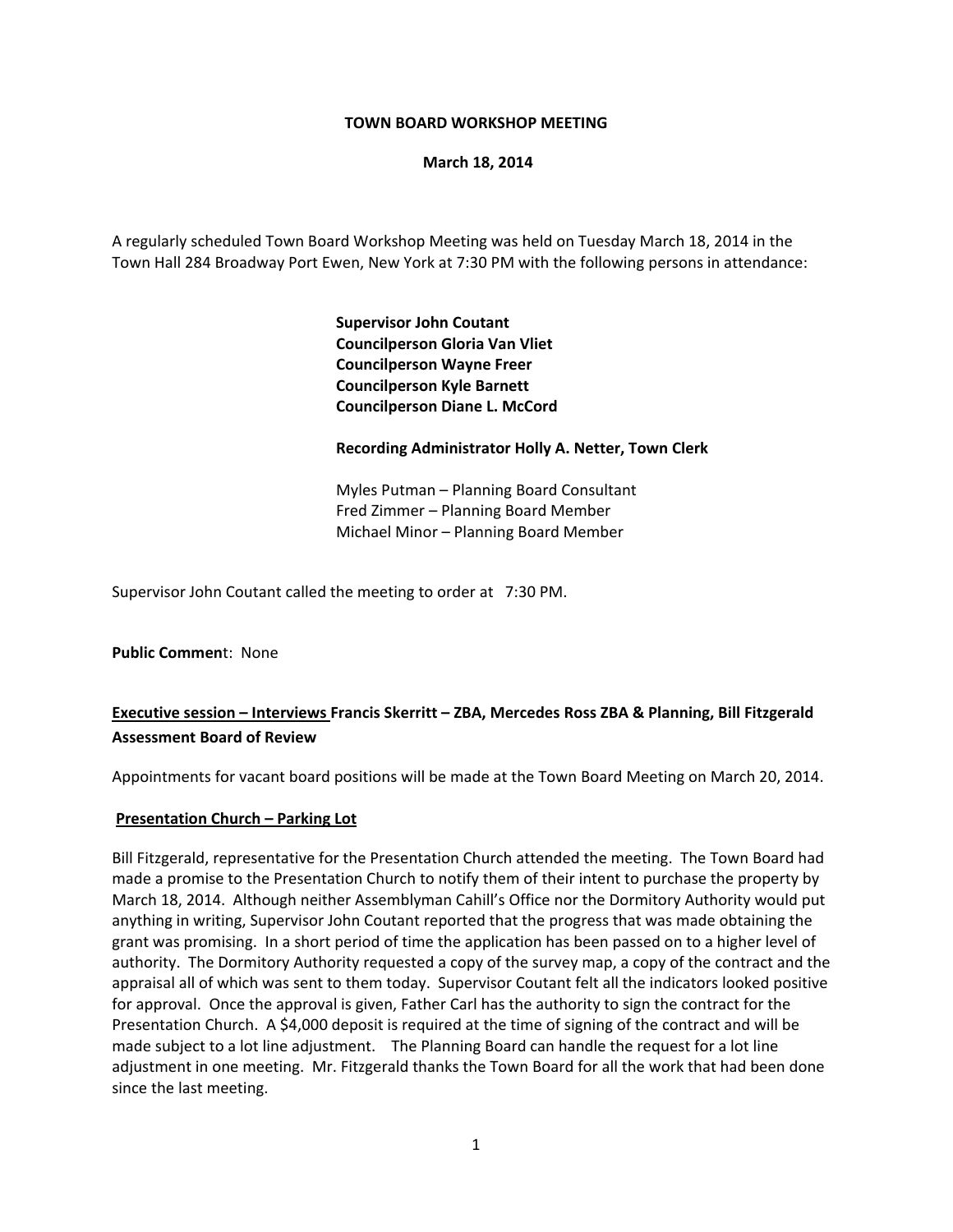#### **Loren Pratt ‐ Workers Compensation**

Loren Pratt, Vice President of Marketing from the New York State Municipal Workers' Compensation Alliance attended the meeting. Mr. Pratt was invited by Councilperson Diane McCord. Mr. Pratt came to educate the Town Board, help them understand the program they are in and the options that they have. After a lengthy discussion it was determined the Town Board needs to review a copy of the Local Law that was signed when the town joined Ulster County Self Insurance Plan. Questions were posed such as; how are the charges actually being calculated and how much would it cost the town to get out of the program they are currently in. A copy of the local law will be sent to Loren Pratt and he will help the Board anyway he can. The County report is very confusing and needs some clarification. The Town is entitled to understand what we are paying for and other options we may have.

### **Myles Putman – River Heights – PUD**

Based on an application that was submitted to the Planning Board earlier this month regarding a piece of property that was originally Riverview Condominium Property leads our Planning Board consultant Myles Putman to believe there will be a request made to amend the original PUD (1985) located at North Broadway. The developer proposes a Town Home Plan on the 3 acres located at the top of the development. The Planning Board and Town Board Involvement on a PUD amendment is a 3 step process. The Planning Board gets a sketch review and brings it to the Town Board. The Town Board then needs to address the zoning change issue as well as the SEQRE determination under the Environmental Quality Review Law. Once that happens the plans go back to the Planning Board for a final site plan approval. The residential component of the original project has been developed. In the 1980s the Town Board came up with a plan that worked for the Town as well as the developer to allow for non commercial uses on these properties. Office space and a restaurant were originally proposed for this property. When the project is officially presented to the Board they will need to have consistency with the master plan and what the Towns' goals are. Since this is a partially developed PUD it makes sense to get the Town Board and the applicants familiar with each other. This was an informal referral. Barry Medingboch represented the developer and James Reynold, architect for the project, attended the meeting.

Supervisor John Coutant was on the original Town Board as a Councilperson when the PUD was approved. He explained that at that time there was a 21 slip marina which was proposed on the strip in front of the condos which the Town of Esopus was going to be part owner of with a launch ramp. Also a road was going to be developed around the property and connected to Sleightsburgh Park, but was never completed. The 21 slips were assigned to condos and those owners had paid more for their units. The view and aesthetics were/are important to the Town Board and they concurred with the Planning Board the view should be preserved. The restaurant that was proposed for the parcel in question was limited to one story and the lower level would be glass. In 1987 after the PUD was approved 3 parcels were made out of this original parcel creating the waterfront piece, condo section and the restaurant area. The Town Board had never been approached to divide the PUD nor did they give approval of that subdivision. The question of whether there is a clear title was also raised. Mike Morriello is representing this project now for the developer. The Planning Board attorney, Peter Graham, will be asked to review this issue. We also need to know what happened at the County level when the property went up for taxes.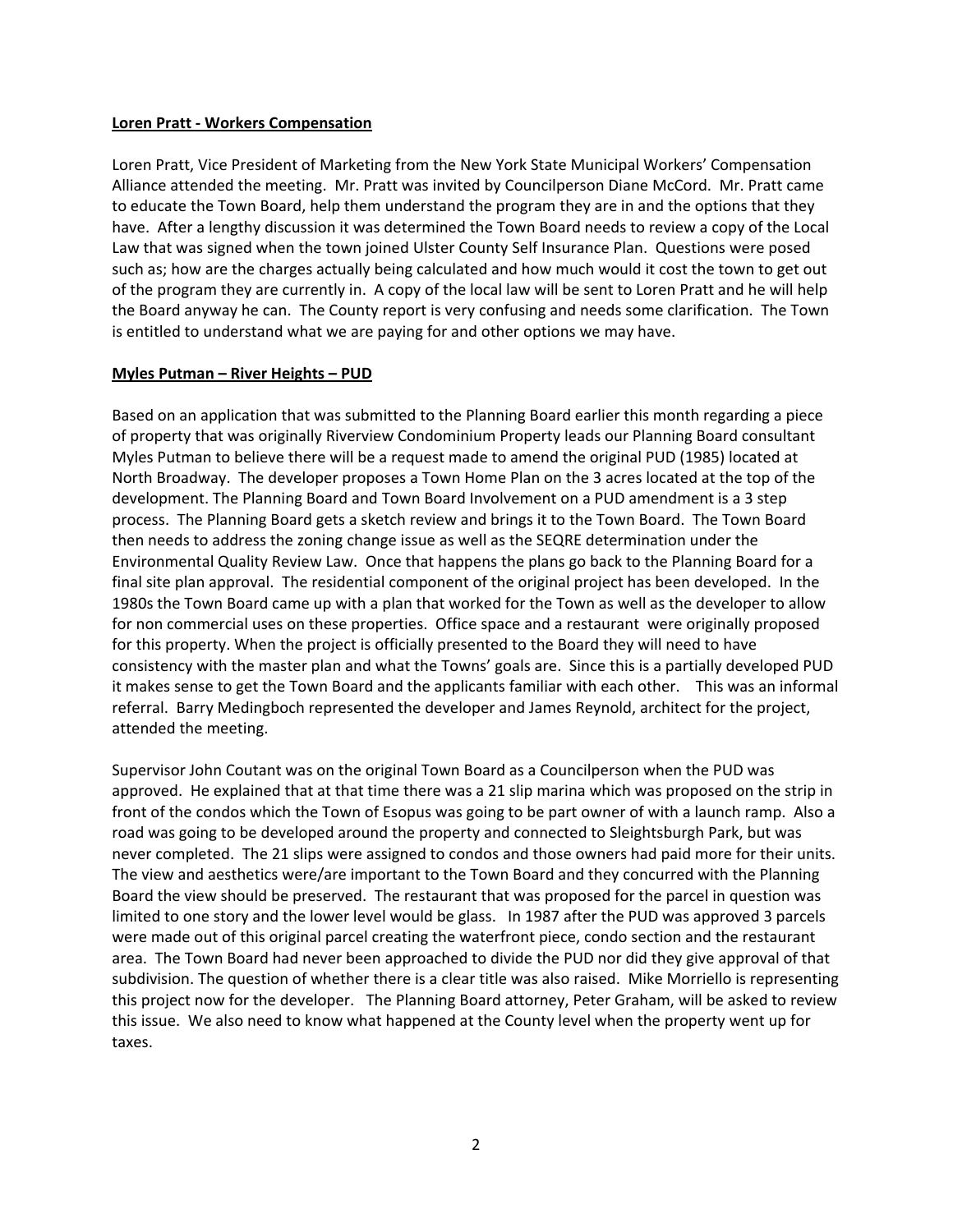### **Don Kiernan – Water Department Information**

The Water and Sewer Board has asked Water Superintendent Don Kiernan to come up with a few priorities that will need to be addressed over the next couple of years. A meter change out program was discussed. The change out program is being driven by the AWWA no lead rule which now prohibits the purchase of meters that have lead in them. This has doubled the price of water meters. Radio Frequency meters will be used. These will be phased in over a 3 ‐5 year program and Superintendent Don Kiernan would like to begin in 2015. This will be about a \$250,000 program for 1400 meters. Mr. Kiernan would prefer to budget for them over the course of several years and is opposed to going for a bond. The positive side is there will be no more lead. Also, it currently takes 75 man hours each quarter to read the meters. Once the new set up is in place the entire district will be read in a matter of 6 hours. The reader gets docked and the information automatically is uploaded to our system, eliminating the manual input. It will take approximately 15 minutes to install a meter to a home and they are much more accurate. Superintendant Don Kiernan will continue to search for grant opportunities. The transition will be smooth. The other Item that will need to be addressed in a few years is the painting of the tank. In 1995 it cost \$85,000 to paint the tank. Due to all the new regulations the preliminary estimated cost for this project is expected to be between\$650,000 and \$850,000. It may be more cost effective to purchase a new Fiberglass/Concrete tank which will be maintenance free and sell the other for scrap. A new tank is estimated to be 1.2 million dollars and we will need to bond for the tank in approximately four years. The City of Kingston recently put the exterior painting of their Florence Street water tank out for bid and the cost was \$500,000. Other miscellaneous problems that are surfacing are town residents flushing wipes that are really not flushable. They do not break down like toilet tissue. Tuesday night 3 pump stations went down all at one time it was all due to Central Hudson. It took over a week for Central Hudson to get back to Superintendent Kiernan.

# **Resolution – Highway Superintendent to Attend School in Ithaca**

A request has been made by Highway Superintendent Michael Cafaldo to attend the 2014 Highway School in Ithaca, NY from June  $1<sup>st</sup>$  – June 4<sup>th</sup>. He has also requested Bruce Woinoski attend this school with him. Resolution to be made at the Town Board Meeting on March 20, 2014

# **Resolution – Appointment Waterfront Advisory Board**

Brett Gehrke, Resolution to be made at the Town Board Meeting on March 20, 2014

# **Resolution – Town Clerk to Attend Conference**

A request has been made by Town Clerk Holly Netter to attend the Annual Town Clerks Conference in Saratoga, New York from April 27<sup>th</sup> – April 30<sup>th</sup> 2014. Resolution to be made at the Town Board Meeting on March 20, 2014

# **St. Remy Reform Church Luncheon – Community Room**

St. Remy Church is hosting a veteran appreciation luncheon on May 18<sup>th</sup>, 2014. The church does not have adequate facilities for serving a large luncheon and the Veterans utilize the town community center for their monthly meeting. Therefore, the Town Board has granted the church permission to host